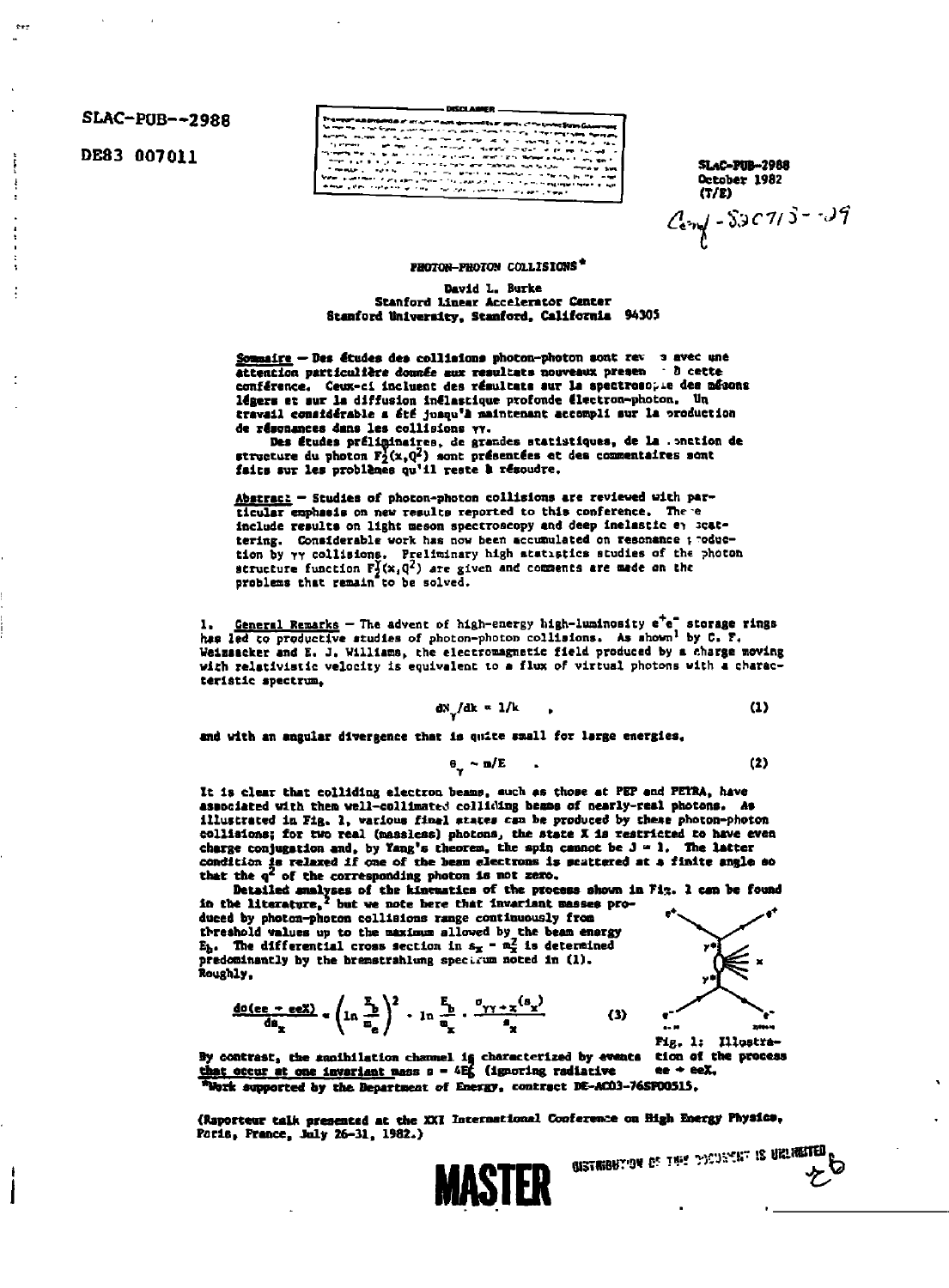corrections), and the cross section falls like  $1/E_0^2$ . The logarithme in formule (3) arise from integrations over the phase space allowed the motion of the  $\gamma\gamma$  center of arise from integrations over the phase space allowed the motion of the TV conten on<br>able for a state with Rass m<sub>g</sub>, The cross section for the replaction of X by two<br>real photons is  $\alpha_{yy} + g(\mathbf{b}_x)$ . Here are acceler for measurement the scattered best electrons is detected at a finite apple, most of<br>the observed events correspond to  $q = q_2^2 \approx 0$ , and replacing  $\sigma(\mathbf{a}_x, q_1^2, q_2^2) - \sigma(\mathbf{a}_x, 0, 0)$ <br>is not too bad of an approximation,

The problem for the experimentalist is to decent the final state X (notice that the YT CMS is not at rest in the lab), and to separate the two-photon produced states from backgrounds due to the annihilation channel. This latter problem is colved in two distinct usys. Exclusive measurements, in which all final state particles are two distinct usys. Exclusive measurements, in which all final state particles are matics of the two-photon process. Events are selected that display masses  $\mathbb{E}_{\mathbf{z}} \leq 2\mathbb{E}_{\mathbf{b}}$  and low net transverse mounta relative to the beam  $|\mathbf{p}_t| = 0$  (typically  $|\mathbf{p}_t| < 100$  MeV/c). This latter property is due to the small divergence of the squiva-<br>lent photon beams (Eq. one of the outgoing beam electrons at small angles with respect to the beam line. Both of these techniques have been successfully used to study two-photon collisions.

The list of copies for which data have been reported in the literature covers most aspects of strong interaction physics. It includes:

• <u>000</u>: (nr + 1∫)

הממונה האשרות המוניית היא מרכז המהלך למי לשירות היו בכן בכן בבית היה היו היו ביותר והממונה ששמש שמש הממושים שה<br>הממונה האשרות היה היא מרכז מה מהלך למי לשירות היו בכן בכן בכן היה היה ביותר משפט ששם שמשירות הממושים שהיו

- spectroscopy:  $(\gamma \gamma + |\overline{qq}\rangle)$
- hadronic pair production: (YY + mm)  $\bullet$
- · iotal hadronic cross sections:
- . high-p. phenomena:
	- $-$  single particle inclusive distributions  $(\gamma \gamma + \tau, K, etc. +$  anything)
	- $-$  jet atructures ( $\gamma\gamma$  + qq)
- deep inclastic ey scattering:  $(e<sub>y</sub> \rightarrow e + hadrons)$

- photon etructure functions

I have chosen to present in this talk results from only two of these areas -- spectroscopy (Section 2) and deep inclustic ay scattering - (Section 3). There are<br>extremely interesting subjects and are areas in which the study of photon-photon collisions can play an important role in our understanding of the strong interaction. The most glaring emission in this talk will be the absence of any discussion of the atudies of high-p<sub>r</sub> phenomena. Ho new results on this topic were reported at this conference, and the interested reader is referred to the review given at the Bonn Conference last year.<sup>4</sup>

## 2. <u> Spectroscopy</u>

A. Introduction - The production of a quark-antiquark meson resonance R (spin  $3 \neq 1$  and  $C = \{0\}$  by two real photons is described by the diagram shown in Fig. 2a. The production cross section is related to the partial width of the decay process R+YY,

$$
\sigma_{\gamma\gamma \to R}(\mathbf{s}) = (2J+1) \cdot \Gamma_{R+\gamma\gamma} \cdot B\theta(\mathbf{s}) \tag{4}
$$



 $\mathcal{M}^{\mathcal{A}}$ 

Fig. 2: Two-photon production of (a) quark-antiquark bound scates and (b) glue-glue bound states. The quantum numbers of a state that couples to two real photons are shown in the figure.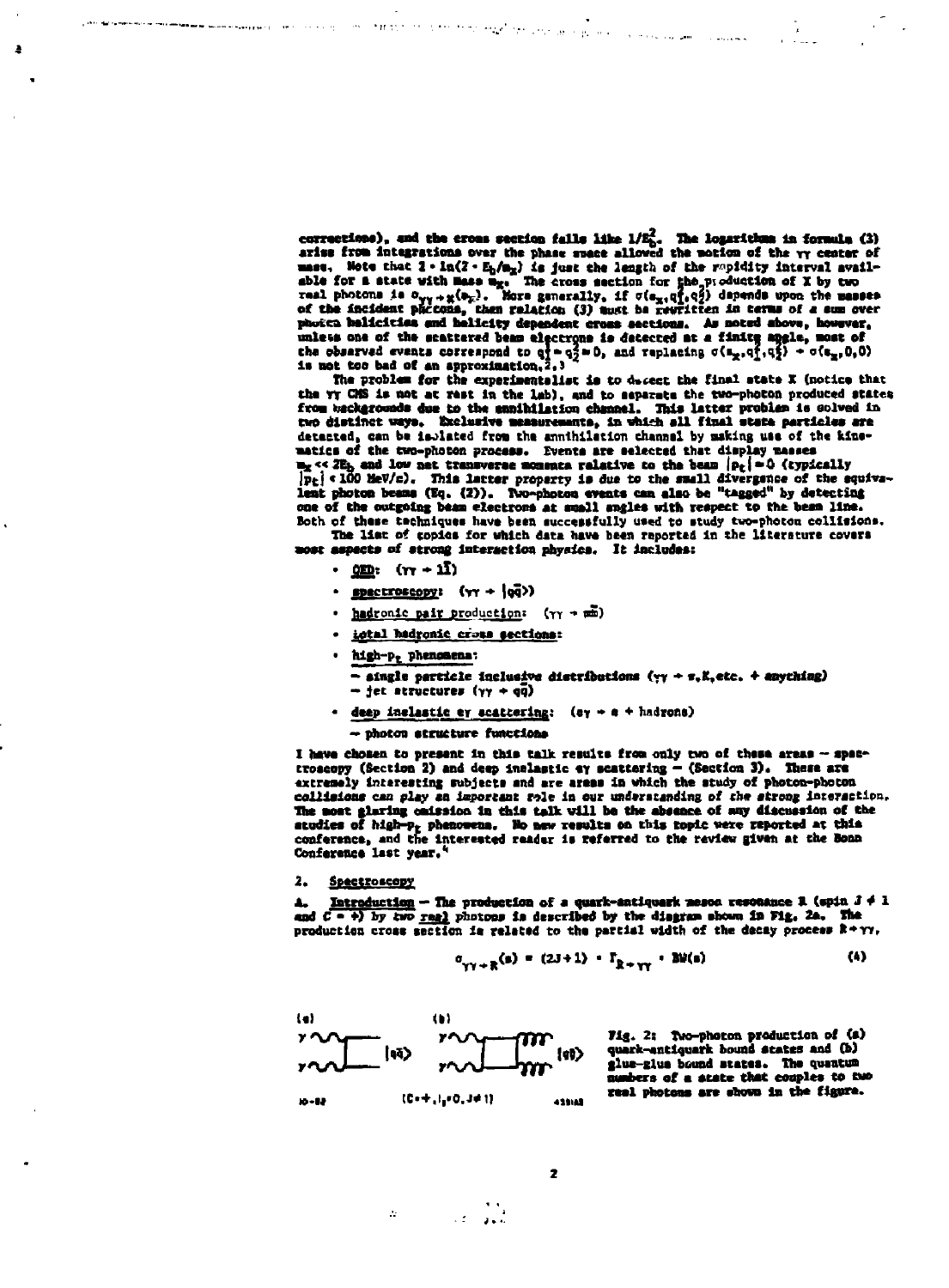where BW(s) is an appropriate Breit-Wigner line shape, and the spin factor is needed since the partial width is defined in terms of an average over the various possible<br>initial spin states in the decay process. Hence a massurement of the production<br>rate for ex-eeR is also, by (3) and (4), a measure of the two photons (if the spin of R is known).

Enceledge of  $T_{R \to \gamma\gamma}$  is of interest because it is a probe of the  $|qq\rangle$  bound-state wave function.

$$
\Gamma_{|q\bar{q}\rangle + \gamma\gamma} \triangleq \frac{e_{q}^{\bar{q}}}{(2J+1)} \cdot \sum_{j=-J}^{J} \int |\langle \gamma\gamma | x | q\bar{q}, j\rangle|^{2} d^{2}k \qquad . \tag{5}
$$

The quark charge is e<sub>q</sub> (in units of e) and the matrix element is written for unit<br>charges. The wave functions of bound states of light quarks are highly relativistic, and the problem is usually approached within the theoretical framework of SU(3). The assumption of nonet symmetry implies that the overlap integral is the same for all members of a given multiplet, so the ratios of various partial widths are given by the quark charges and mixing angles derived from mass formulae. The partial widths of hasvy quark resolutions (e.g., the he (2980)), should be computable with the son-relativistic potential models that are used to describe the appropriate -onium spectrum. Unfortunately, no data exist yet on the two-photon production of any of these heavier states.

One of the more interesting problems in the study of the light mason spectrum is to arrive at an understanding of the role played by the purely gluonic bound states ag) expected to exist due to the non-Abelean nature of QCD. As noted above, the coupling of a resonance to two photons is determined to first order by the charge of the constituents that make up the state in question. The coupling of a gluonic bound state to  $\gamma\gamma$  proceeds only through the OZI-suppressed box diagram shown in<br>Fig. 2b. Somewhat more generally<sup>5</sup> if  $|R$  is a linear combination of  $|qq\rangle$  and  $|gg\rangle$ ,

$$
|\mathbf{R} \rangle = \cos \theta \, |\mathbf{q} \cdot \mathbf{q} \rangle + \sin \theta \, |\mathbf{g} \cdot \mathbf{q}|
$$
 (6)

then we would expect  $P_{R\rightarrow\gamma\gamma}$  =  $\left[\cos\theta\right]^2$ . By comparison, the production of  $\left|\Re\right\rangle$  in a "glueball favored" channel, such as the prompt photon decay  $J/\psi+\gamma R$  shown in Fig. 3,



Fig. 3: Promp -- photon decays of an orthoquarkonium bou d state, for example,  $J/\psi + \gamma +$  (a) glue-glue and (b) quarkratiquark.

would proceed with rates  $\epsilon$  [sin $\theta$ ]<sup>2</sup>, Haively then, states that are eas; ly produced by photon-photon collisions would seem to not be good candidates for states that are predominantly (gg).

Four quark resonances |qqqq> are expected to be rather loosely bound and quite broad. These states literally "fall apart" into pairs of vector particles,

$$
|q\bar{q}q\bar{q}\rangle = |q\bar{q}\rangle_{q} + |q\bar{q}\rangle_{q} \qquad , \qquad (7)
$$

If this is the case, then the vector-meson-dominance model of the photon leads one quite naturally to look for four-quark states in  $\gamma\gamma$  collisions.

Pseudomcalar Mesons - Measurements of the yy partial width of a number of known в. resonances have now been reported in the literature, and in fact, are beginning to appear as standard entries in the Particle Data Group tables. The first resonance  $z_0$  be detected in photon-photon collisions at  $e^+e^-$  mechines was the n'(958). Along<br>with results for the  $x^0$  and n(550) partial width obtained from Primakoff production with results for the  $T^0$  and  $n(550)$  partial widths obtained from Primakoff production experiments, this provided the complete set of values for the  $0^{-+}$  pseudoscalar multipseudoscalar multiplet given in Table I. The beautiful egreement between the measured widths and those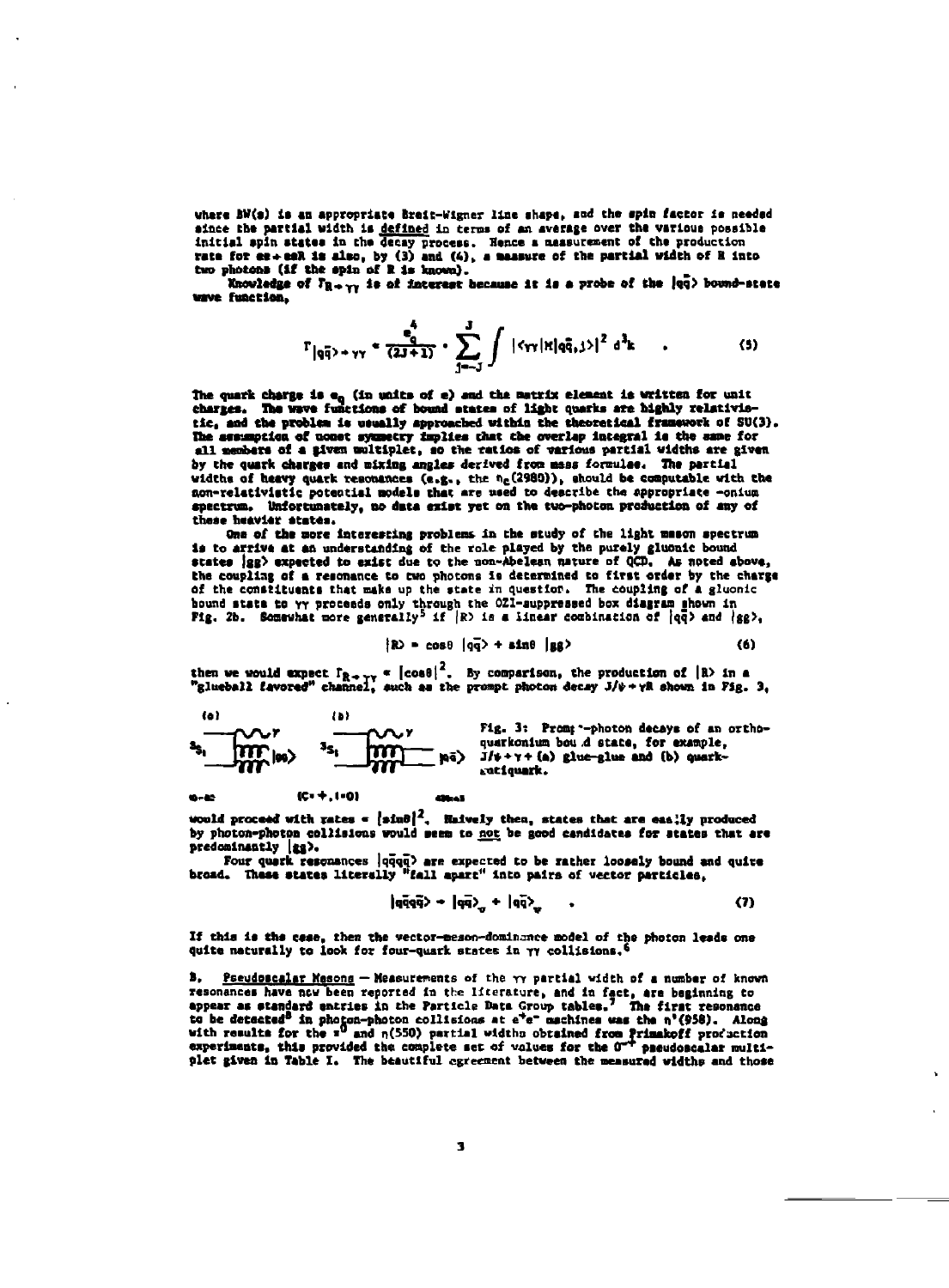**expected from SO (3) is probably the strongest evidence to dare that quarks carry fractional charge.'**  **Table I. Radiative Widths of the Faeudo-**

| $Ca$ Tensor Nesons and the $\theta(1650)$ -                       |
|-------------------------------------------------------------------|
| Measurements of partial widths for the                            |
| $2^{++}$ tensor mesons $f(1270)$ and $\lambda_2(1310)$            |
| have been on the market for some time                             |
| now, but reported <sup>10</sup> at this conference                |
| is a first measurement for the f'(1515).                          |
| This measurement has been made by study-                          |
| ing the KK final state. Limits are also                           |
| set on the coupling of the 6(1650) to                             |
| YY. This latter resonance has been ob-                            |
| served <sup>11</sup> in the prompt-photon decay                   |
| $J/\psi \rightarrow \gamma \theta$ , with the subsequent decay of |
| the <sup>8</sup> into both nn and KK. The produc-                 |

| (keV)               |                       |                                            |                                                       |                  |  |
|---------------------|-----------------------|--------------------------------------------|-------------------------------------------------------|------------------|--|
|                     | <b>Data</b>           |                                            | Theory <sup>e</sup>                                   |                  |  |
|                     |                       |                                            | <b>Fractional Integral</b><br>Quark<br><b>Charges</b> | Quark<br>Charges |  |
| °,                  |                       | $7.95 \times 10^{-34}$                     | input                                                 | input            |  |
| η                   |                       | $0.324 \pm 0.046$ <sup>6</sup>             | 0.390                                                 | 0.720            |  |
| ŋ,                  | $5 - 8$<br>5.0<br>5.4 | $: 1.1^b$<br>$: 0.5^{\circ}$<br>$\pm 1.0b$ | 6.1                                                   | 26               |  |
| <sup>a</sup> Ref. 7 |                       |                                            |                                                       |                  |  |

**tion and decay angular distributions observed in the prompt photon studies somewhat favor a JPe • 2\*\* assignment, and so rflscusaloa of this state is included In this section.** 

**Shown in Fig. 4 are the apectra obtained by TASS0<sup>10</sup> for the spectra obtained by TASSfl10 for the two-photon production of K\*K- and KgitS. The K\*K~ events are selected to have net p <sup>t</sup> < 100 Mev/c and the kaons have been identified by the clme-of-fllght technique. There la**  *a* **clear peak at the position of the f'(1515) with few events seen st the 3(1650), Some care should be taken here since the efficiency of the tlme-of-flight identification of the kaons falls at the higher masses and is eaaentlallyzero at ngg - 1.9 GeV/c<sup>2</sup> . The KgKg specevents with four charged prongs** 



**trum seen in Fig. 4b (obtained from collisions, and (b) the corresponding spectrum Fig. 4: (a) The K\*K~ spectrum produced by YY for KOK° .** 

**with net p <sup>t</sup> « 150 MeV/c) also exhibits a peak at the mass of the f'(1515). The partial widths obeainad from these two spectra agree with each other within statistical uncertainty, and the TAS80 group reports,** 

$$
t_{f' + \gamma f} \cdot BR_{f' + K\bar{K}} \sim 0.15 \pm 0.03 \stackrel{+0.03}{\sim} \text{keV} \quad . \tag{8}
$$

 $\sim$   $\sim$ 

and

Â

'n, ú,

$$
\Gamma_{\theta \to \gamma \gamma} \cdot BR_{\theta \to R\overline{R}} \leq 0.5 \text{ keV} \qquad (95\text{K C.L.}) \qquad (9)
$$

**where the branching ratios include both kson charge states. The Mark II group has made a similar study with about one-third of the luminosity of the TASS0 experiment and gives only the limits,** 

$$
\Gamma_{f^1 \to \tau \tau} \cdot BR_{f^1 \to ER} \cdot 0.25 \text{ keV} \quad (957 \text{ G.L.}) \quad , \tag{10}
$$

and,

$$
\Gamma_{\theta + \gamma \gamma} \cdot B_{\theta + K \overline{K}} \leq 0.4 \text{ keV} \qquad (952 \text{ C.L.}) \qquad . \tag{11}
$$

The values given in  $(8)$  through  $(11)$  assume that the spin of the  $\theta$  is  $J = 2$  and that the f' and the  $\theta$  are produced with helicity  $\lambda = 2$  by real photons. The results are **sensitive to the heliclty structure of the production reaction because the acceptance**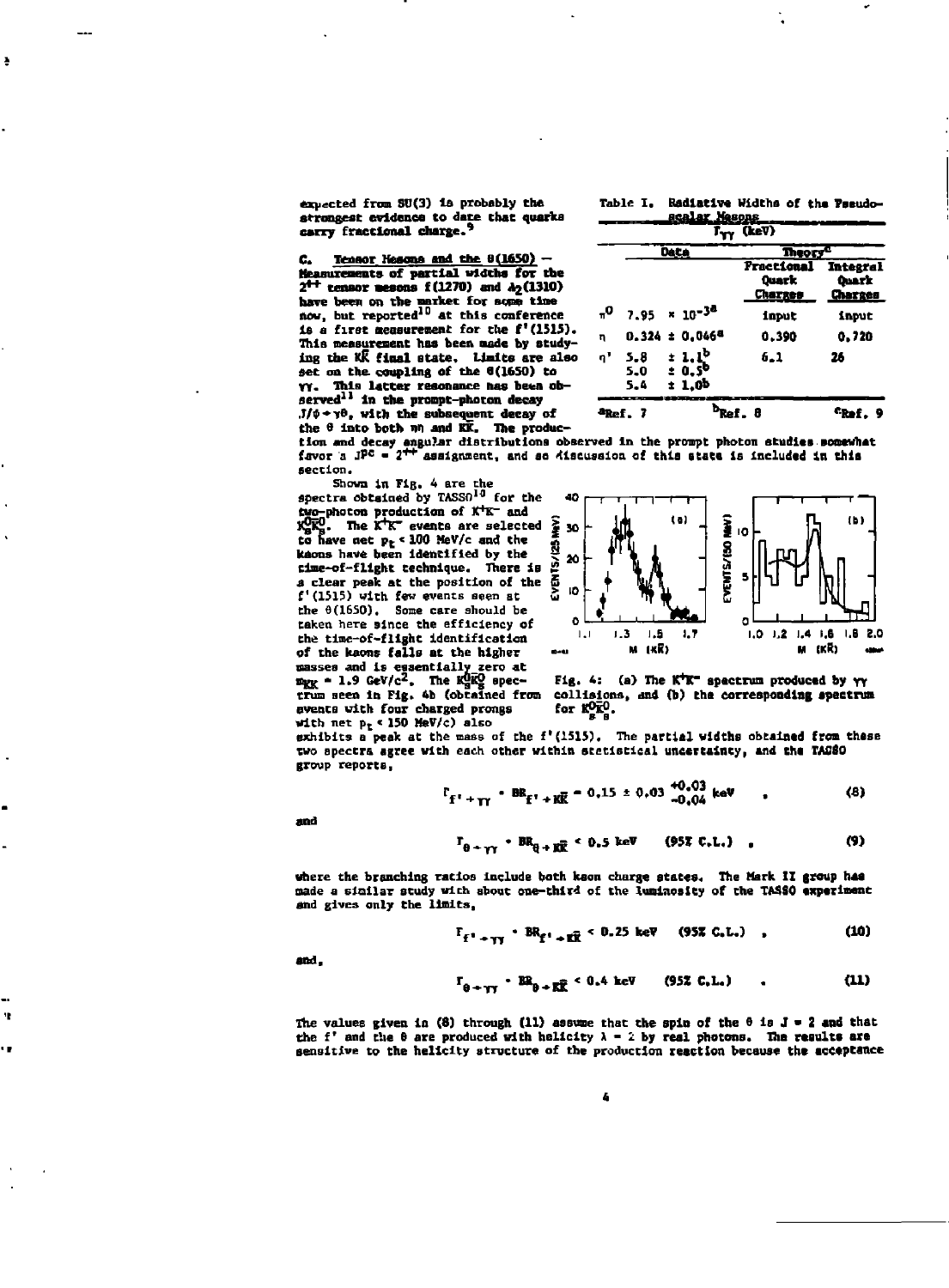of the detectors depend upon the angular distribution of the produced kaon pairs. If the f' is assumed to be created entirely with  $\lambda = 0$ , then the partial edith obtained by TASSO from the K<sup>\*</sup> channel would<sup>10</sup> be 0.5 ± 0.1 keV.<br>A summary of the reported<sup>7</sup>,<sup>10</sup>,<sup>12</sup>,<sup>13</sup> managrements of the partial

2<sup>++</sup> rensor mesons is given in Fig. 5; new

results reported at this conference are underlined in the figure. The error bars are the reported statistical contributions only, so the scatter in the data are an indication of the level of agreement between the various experiments. Note also that all points, except the Crystal Ball (CB) measurement of the f(1270). assume that the production process for  $J = 2$ proceeds through helicity  $\lambda = 2$ . The Crystal Ball was able to study the helicity structure<br>of the process  $\gamma y \rightarrow f \rightarrow \pi^0 \pi^0$  and found the data consistent with  $\lambda = 2$ , although the best fit included a contribution from  $\lambda = 0$  of  $\approx 10$ . This multiplet is believed to be ideally mixed with the f  $\bullet$  ( $u\bar{u} + d\bar{d}$ )/ $\sqrt{2}$  and the  $A_2$   $\bullet$ <br>( $u\bar{u} - d\bar{d}$ )/ $\bar{d}$ , while the f' is the purely strange 88) state. These quark assignments predict that the yy partial widths of these resonances should be in the ratio 25:9:2. With the average of the measured values of the f(1270) as input, this SU(3) prediction is shown in Fig. 5. Since the mass of the f'(1515) is larger than the other two states, a phase<br>space correction (scaled like  $m<sup>3</sup>$ ) has been included in the figure. The agreement is not perfect, but given the uncertainty regarding the helicity structure of these reactions, it



Fig. 5: Summary of measured partial widths of the 2<sup>++</sup> tensor mesons. The underlined results were reported at this conference.

is actually remarkably good. It has been argued<sup>14</sup> that the yy partial width of the f'(1515) is extremely sensitive to the fraction of non-se quark pairs in its wave-<br>function. The value reported shove places<sup>10</sup> an upper limit of 17 on the amount of non-se quark admixtures in the f'(1515).

The limits (9) and (11) on the coupling of the  $\theta(1650)$  to  $\gamma\gamma$  are actually not yet very stringent. The branching fraction of the 8 to KK is not known, but may be as small as 10-20%, while that of the f'(1515) is probably quite large. If the 0 is predominantly a spin-2 se state, then its coupling to  $\gamma y$  would presumably be<br>comparable to that of the  $f'$ . The data cannot rule out a partial width  $T(\theta + \gamma \gamma)$  of<br>the order 0.1-0.2 keV. If the 6 is a 2<sup>++</sup> glue-gl of its width can be made by noting that the presence of two electromagnetic vertices in the quark loop in Fig. 2b means that the process is dominated by the u-quark. The rate for the decay [gg;  $J = 2$ ) + $\gamma\gamma$  should be of the order of that for f(1270) +  $\gamma\gamma$  times an 021 suppression factor. This latter suppression can be estimated as the square root of the Zweig factor of the  $\phi(1020)$ , which is =100. Roughly then,  $\mathbb{R}(\lg s)$  J = 2>+ $\gamma\gamma$ ) may be of order a few teaths of a keV. This is certainly coneistent with the data. Unfortunately, it also appears to be about the same size as that for the si hypothesis.

D. The  $\frac{1}{1}$   $\frac{1}{1}$  Final State - The four pion final state produced by photon-photon<br>collisions was one of the first to be studied.<sup>15</sup> It was found that the cross section<br>exhibits a large enhancement near  $u_{4\pi}$ statistics of these data limited the sophistication of the analyses that could be done by the experimenters. The magnitude of the cross section, however, is extremely large for a single channel, and vector-meson-dominance cannot easily explain this

**Exercise 19 and 19 and 19 and 19 and 19 and 19 and 19 and 19 and 19 and 19 and 19 and 19 and 19 and 19 and 19 and 19 and 19 and 19 and 19 and 19 and 19 and 19 and 19 and 19 and 19 and 19 and 19 and 19 and 19 and 19 and 1**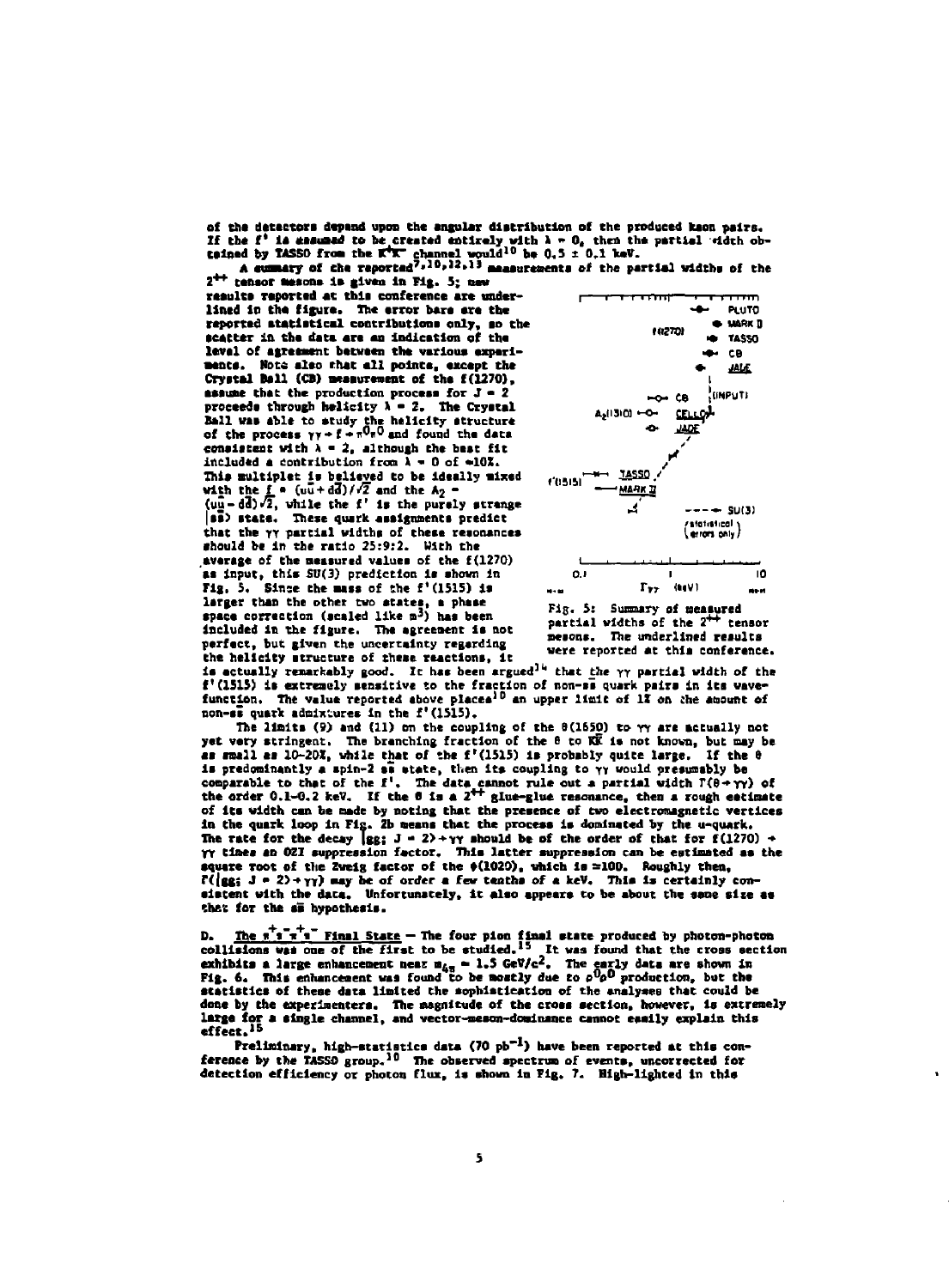

Fig. 6: The  $\tau^+ \tau^- \tau^-$  cross section es first observed in yy collisions.

 $\overline{\mathbf{z}}$ 

figure is the presence of a marrow peak with a mass of 2.10  $\pm$  0.01 GeV/c<sup>2</sup>, and a peasured Gaussian width of 94  $\pm$  21 HeV/c<sup>2</sup> FWH:. This latter value should be compared with the intrinsic resolution of the TASSO detector which is =60 MaV/c2 FWHM. The statistical significance of the signal is derived by fitting the background with a polynomial as shown in the figure. Simply counting the number of events above this<br>background in the mass range 2.0-2.2 GeV/c<sup>2</sup> yields 342-258 = 84 events, or a 5.2<br>standard deviation effect. This is a rather conservative the tails of the Breit-Wigner which would contribute to a signal derived from a fit to the data. The TASSO group also estimates the partial width as

$$
2J+1) \cdot \Gamma_{...} \cdot BR(\pi^T \pi^T \pi^T \pi^T) = 1.6 \pm 0.4 \text{ (statistical) keV } . \qquad (12)
$$

The spin factor (see Eq. (4) and discussion) has not been determined and the detection efficiency was computed by assuming that the four pions are produced according Explores space. The established resonance closest to this pak is the h(2040), a<br> $4^{++}$  state with n = 2,040 ± 0,020 and total width = 150 ± 50 MeV/c<sup>2</sup> that has been<br>observed<sup>7</sup> in high-statistics spectrometer experiments observed in ingen-ideals and the hat a research of the highest spectrum in the width of the pask in the next of the highest presentation of the branch of the past in the past in the process may be consideredly smaller tha Mo pions. The most direct way to resolve this possibility will be to examine the yy and KK channels in this mass range. The experimental resolution on the mass of the two-body final atate will be considerably better, but this channel is compli-<br>cated by the QED process  $\gamma \gamma \rightarrow u^+ \mu^-$  and  $\gamma \gamma \rightarrow e^+ e^-$  which are large and must be suppressed

cated by the QED process  $\gamma \gamma \rightarrow u^T \gamma^-$  and  $\gamma \gamma \rightarrow e^T \gamma^-$  which are large and must be suppressed<br>experientably. No results have been reported yet.<br>The TASSO group has also done a more detailed analysis of the complete os engagement these two possibilities. A particular limit has been set on the production<br>and decay of the 0(1650),

$$
\Gamma_{\theta \to \gamma\gamma} = \text{BR}_{\theta \to \rho} 0_{\rho} 0 \le 1.2 \text{ keV (95K C.L.)}
$$
 (13)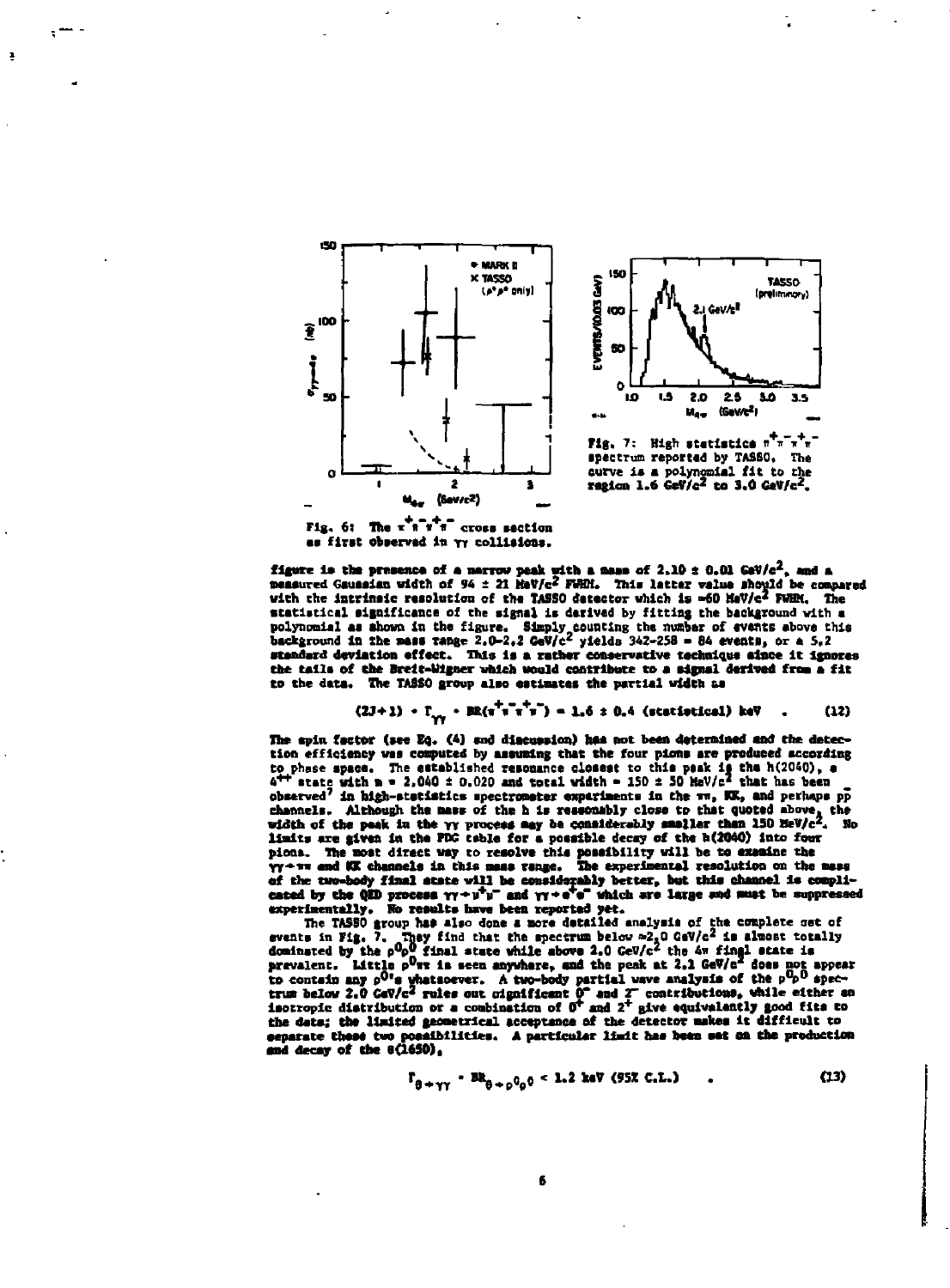The 6 apparently can account for no more than about one-third of the  $b^{00}$  events found in the region between 1.5 GeV/c<sup>2</sup> and 1.9 GeV/c<sup>2</sup>. This may be of interest in light of a recently reported<sup>16</sup> observation of the SPEAR may ultimately provide a larger data sample.

## **3. Beep Inelastic ay Scattering: The Photon Structure Function**

Introduction - We turn now to a rather different **view of photon-photon collisions. As nentloned In the opening remarks. If one of the scattered beam electros\* is detected at finite angles as shown in Fig. 6, then the nats** *ot* **the corresponding photon la not near sere, and some care suet be taken in writing the pro-duction cross acctlon. Particularly if (|2 \_ \_q2 j .**  large, then the process is more correctly thought of **as deep Inelastic ev scattering, where the target is chosen from the flux of nearly-real photons associated with the undetected bean electron.** In a<sup>k</sup>NO  $^{0.02}_{0.02}$ **complete analogy with deep Inelastic electron-nucleon scattering, the er process can be written in terms of Fig. 8i Dlagraa for the deep**  particular combinations of longitudinal and trans**verse structure functions that describe the unknown CY+e + hadrons. hadronlc vertex In Fig. 8. With the purely QED fac-**



**tors from the upper vertex explicitly Included, we can write quite generally,<sup>1</sup> <sup>7</sup>**

 $\blacksquare$ 

$$
\frac{\text{do}\left(\text{ey} + \text{e} + \text{hadrons}\right)}{\text{d}x \text{dy}} = \frac{16\pi \text{a}^2 F_b E_y}{\text{q}^4} \left[ x y^2 + F_1^Y(x, \text{q}^2) + (1 - y) + F_2^Y(x, \text{q}^2) \right] \tag{14}
$$

**where x and y are the usual scaling variables.** 

$$
-\frac{q^2}{2v} - \frac{q^2}{q^2 + u^2} \tag{15}
$$

**and,** 

$$
y = \frac{v}{2E_bE_y} = 1 - \frac{E^2}{E} - \cos^2(\theta/2)
$$
 (16)

**Formula (la) must be convoluted with spectrum of target photons to describe the overall process ee»«e+hadrons. As in the caae of electron-nucleon scattering, the variable y is approximately the fractional energy lost by the detected beam electron**  and, in the parton model, x is the momentum fraction of the target parton struck by<br>the high Q<sup>2</sup> probe. In this case the target parton is quite literally a constituent<br>of a real photon. Before discussing the physics in E

of F; and have used measurements of the cross section to extract Fi.<br>The function Fi(x,Q') has the well-known interpretation as the momentum and<br>charge weighted distribution of hard constituents in the target photon. In th **absence of gluoo bremstxahlung, the slmpleat dlagraa is shown in Fig. 9 with,** 

$$
P_2^T(x, q^2) = x \cdot \sum_{q} e_q^2 \cdot [q(x, q^2) + \bar{q}(x, q^2)] \qquad , \qquad (17)
$$

The charge of the struck quark is e<sub>n</sub>, and q(x,Q°), which describes the diaassociation<br>of the target photon into qq, also contains a factor of eq. To see the form that<br>q(t,Q<sup>2</sup>) will take, firat consider the purely QEO pr cribed by Fig. 9 with the quark-antiquark pair replaced by a lepton pair. The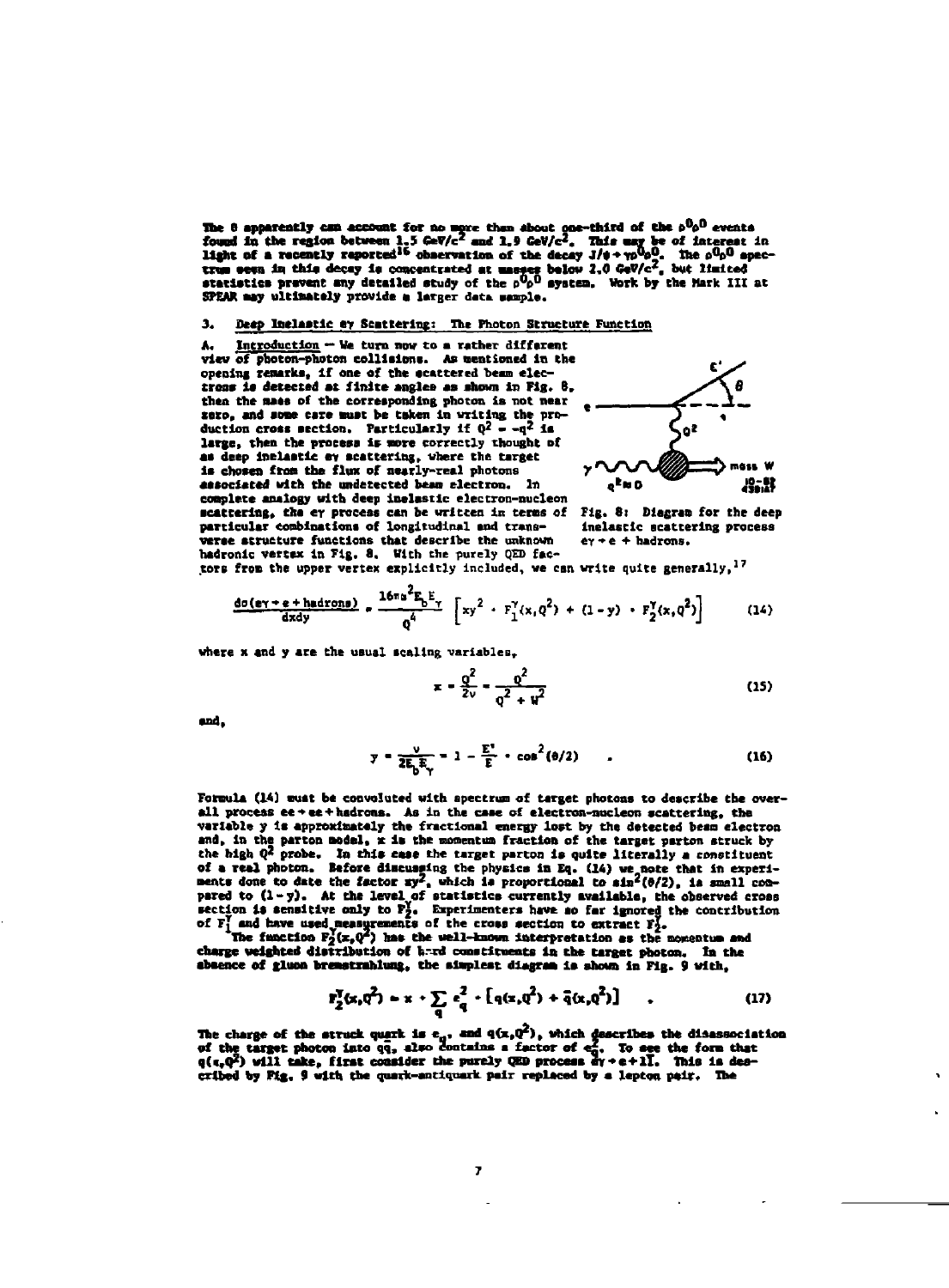distribution of leptons in a photon,  $1(x_1Q^2)$ , is just<br>the familiar<sup>18</sup> double-peaked function that describes pair production.

÷

$$
1(x, 0^2) - \frac{a}{2x} \cdot [x^2 + (1-x)^2] \cdot \ln \frac{y^2}{x_1^2} \qquad . \qquad (18)
$$



Shown in Fig. 10 are measurements made by PLUTO<sup>19</sup> and CELLO<sup>12</sup> of the laptonic structure function of the photon. The data agree well with the simple form implied by (17) and (18).

Fig. 9: Quark-parton asdel for the hadrenic vertex shown in Fig. 8.



Fig. 10: Leptonic structure function of the photon. The curves are QED calculations.

Hadronic Structure of the Photon - It is clear that the querk-parton model prediction for the hadronic structure function F<sub>2</sub> is given by Eqs. (17) and (18) with the lepton mass replaced by the appropriate quark masses,

$$
r_2^{\gamma} = 3 \cdot \frac{a}{\tau} \cdot \sum_{q} e_q^4 \cdot x \cdot [x^2 + (1 - \pi)^2] \cdot \ln \frac{y^2}{a_n^2} \qquad . \tag{19}
$$

where a color factor of 3 has been included. This corresponds to the simplest pointlike behavior - the photon enters directly into the hard-scattering process as in Fig. 9. By contrast, if the photon behaves strictly as a hedron (VDH), then instead<br>of rising at large x, we would expect P<sub>2</sub> to fall with increasing x as nuclear struc-<br>ture functions are known to do. One estimate<sup>17</sup> gi

$$
F_2^{\gamma} (VDR) = 0.11 + (1-x) \tag{20}
$$

Equations (19) and (20) are compared in Fig. 11, and are seen to be drastically dif-Equations (19) and (20) are compared in Fig. 11, and are meen to be oriented and the fact<br>that, at large  $Q^2$  and W and for  $x \ge 0,3$ , the hedronic (e.g., VDS) contributions to<br>that, at large  $Q^2$  and W and for  $x \ge 0,3$ light quark contributions)

$$
r_2^{\gamma}(x, q^2) = h(x) + \ln \frac{q^2}{2}
$$
 (21)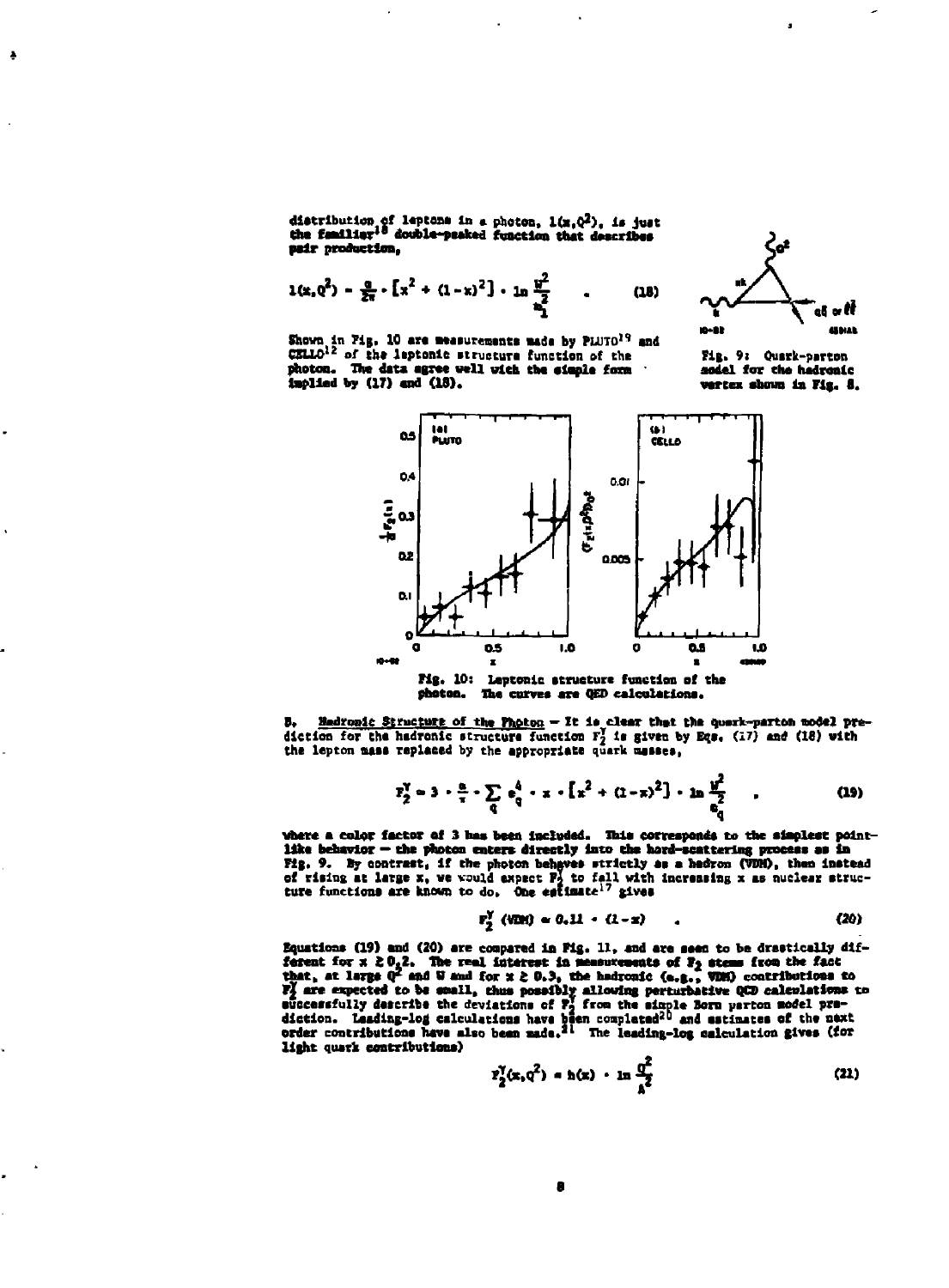where A is the scale parameter of QCD. The function h(x) is quite similar to the parton model prediction, but differs at large x where gluon bramstrahlung softens the apectrum of quarks in the photon. The function (21) is shown in Fig. 11 for  $q^2 = 3 GeV^2$ and the relatively large value  $A = 500$  MeV.<br>For smaller values of the QCD prediction is closer to the parton model curve. Notice that  $\overline{r_1}$  in (21) exhibits an explicit<br>scale breaking = 1n  $Q^2$ . For heavier quarks scare pressing  $\frac{1}{2}$  is probably nore correct<br>to use the perton nodel form in  $W^2/m^2$ , but<br>to use the perton nodel form in  $W^2/m^2$ , but<br>an exact treatment of the threshold has not been given.

The earliest measurement of  $F_2^Y$  was made<sup>22</sup> by the PLUTO collaboration. The scattered beam electrons were detacted in electromagnetic calorimeters arrayed along the beam line and covering the augular range between 100 mrad and 250 mrsd. Only events with >0.75 GeV of energy visible in the remainder of the detectracture used in the measurement. The pub-<br>
tructure used in the measurement. The pub-<br>
light right 12. What is shown in the value of the pl<br>
16. We show is the value of the pub-<br>  $T_2^2(x, q^2)$  average over the range  $1 < q$ The lowest order (L.O.) QCD prediction for this wange of  $Q^2$  is shown in the figure for  $\Lambda_{LO}$  = 200 HeV, and the higher order expectation is given for Ans = 200 HeV. Hotice that these computations were done with different renormalization schemes, so the H.O. curve cannot be directly compared with the L.O. one. The OCD scale has essentially been adjusted in each case to fit the data. A major uncertainty in these data arises because the mass il must be reconstructed from the hadronic system that is seen in the central part of the detector. Since all detectors have limited<br>geometrical sceeptance, only a "visible" W is measured and it is necessary to unfold x<sub>true</sub> from x<sub>vis</sub> with a model for the produc-<br>tion of the hadronic system. The FLUTO analysis was done by generating qq pairs (Fig. 9) and then decaying the hadronic system according to a phase-space model with limited-pp shout the og direction in the YY CMS. The final results are claimed to be insensitive to the details of this model.



Fig. 11: Comparison of the hadronic structure function of the photon as expected from three different models of the photon. The QCD curve is the leading-log prediction for  $\Lambda$  -





Despite this problem, these data are clearly inconsistent with the VDM prediction. and indicate that a real photon contains a considerable component of large x constituents.

Freituinary, higher-statistics data were presented at this conference by the CELLO<sup>12</sup> and JADE<sup>13</sup> collaborations. These groups have not attempted to unfold the the r distribution from the observed events, but instead have now need that the r distribution from the observed events, but instead have compared various home for the random in Figs. 15 and 14.<br>The CELIO data correspond the two experiments had different acceptances for the scattered beam electrons. Both neasurements were made by requiring W<sub>yls</sub> > 1 GeV, and since  $\frac{1}{2}$  = 0<sup>2</sup>/(0<sup>2</sup> + W<sub>yls</sub> = 0<sup>2</sup>/(0<sup>2</sup> + W<sub>yls</sub> = 0<sup>2</sup>/(0<sup>2</sup> + W<sub>yls</sub> = 0<sup>2</sup>/(0<sup>2</sup> + W<sub>yls</sub>)

9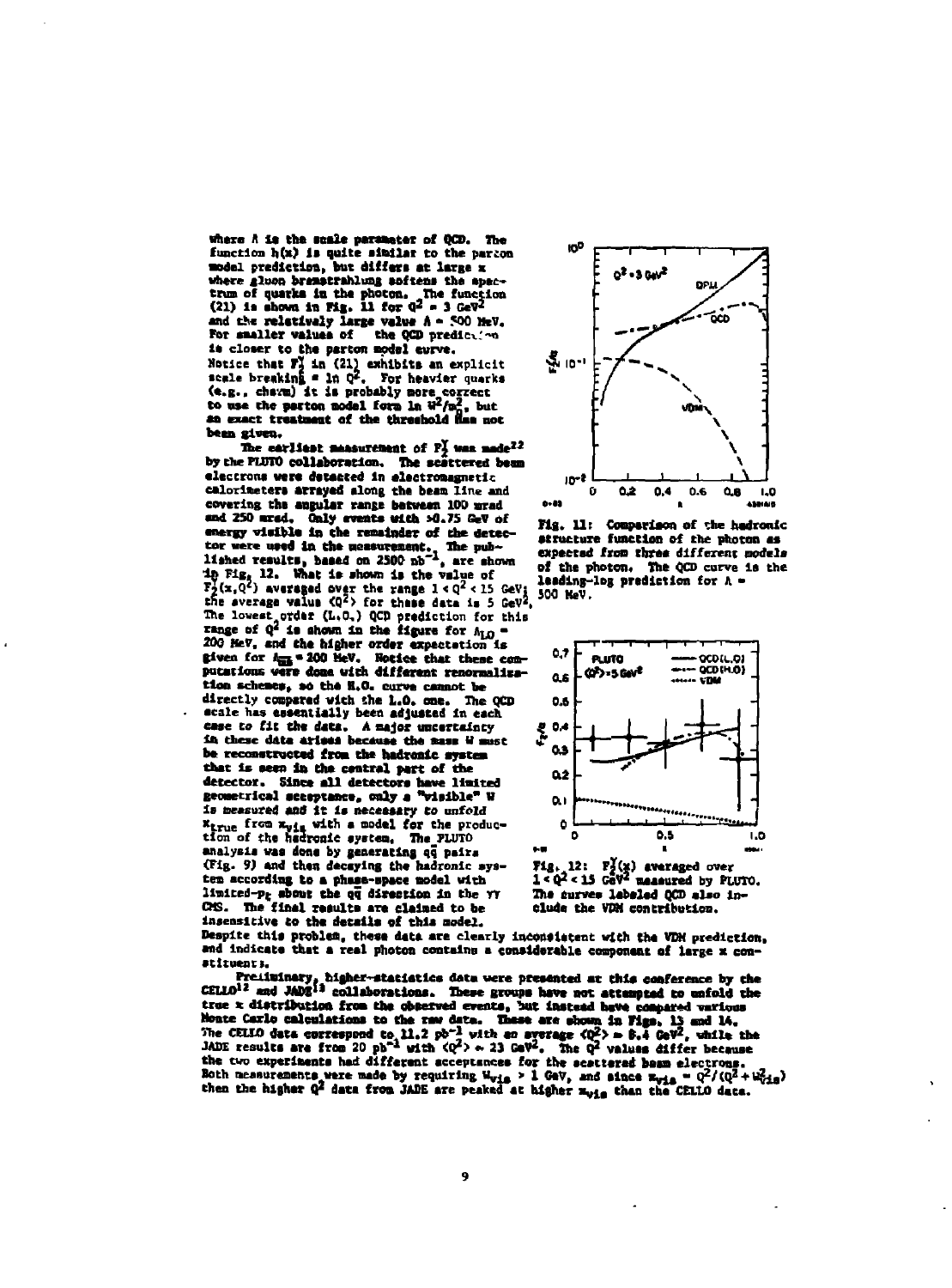



 $\mathcal{L}^{\mathsf{c}}$ 



Fig. 14: Distribution in  $x_{\text{tris}}$  of **events sees by the JADE detector. The solid curve is the prediction of a second order QCD calculation with**   $\lambda_{\overline{m}S}$  = 200 Hev. The upper dashed curve is the same calculation done **with Agj • 100 Hev, and the lover**  curve corresponds to  $A_{\overline{m} \overline{g}} =$ **400 Kev,** 

**The CELLO data In Fig. 13 are compared with the shapes expected from the parton •odel (Eq. (19)), the lowest order QCD calculation (£q. (21)), and a combination in vhleh the contribution of the chars quark Is taken from (19) and the light quarks**  are treated with (21). In all cases the curves are normalized to the data. The shapes of the distributions are not very different. The absolute normalization, shapes of the distributions are not very different. The absolute normalization, of the QCD prediction is determined by the value of A and these data are consistent with values 0.1 < A<sub>10</sub> < 0.2. The sensitivity of  $P_2$  t

$$
\Lambda_{\overline{\text{mg}}} = 0.22 \frac{+0.10}{-0.07} \text{ GeV} \qquad . \tag{22}
$$

It should be noted that in these calculations, the charm quark was treated as a<br>light quark. If (19) is used instead of (21) for the tharm quark, then the value of<br>h<sub>ww</sub> from the JADE data becomes<sup>13</sup> O.18 – a change of ab



**Fig. IS: The JADE data binned in 0\*. Only events with** *xv±t* **> 0.3 have been Included In this slot. The curve is the In Q <sup>2</sup> behavior**  expected from point-like constituents in the photon.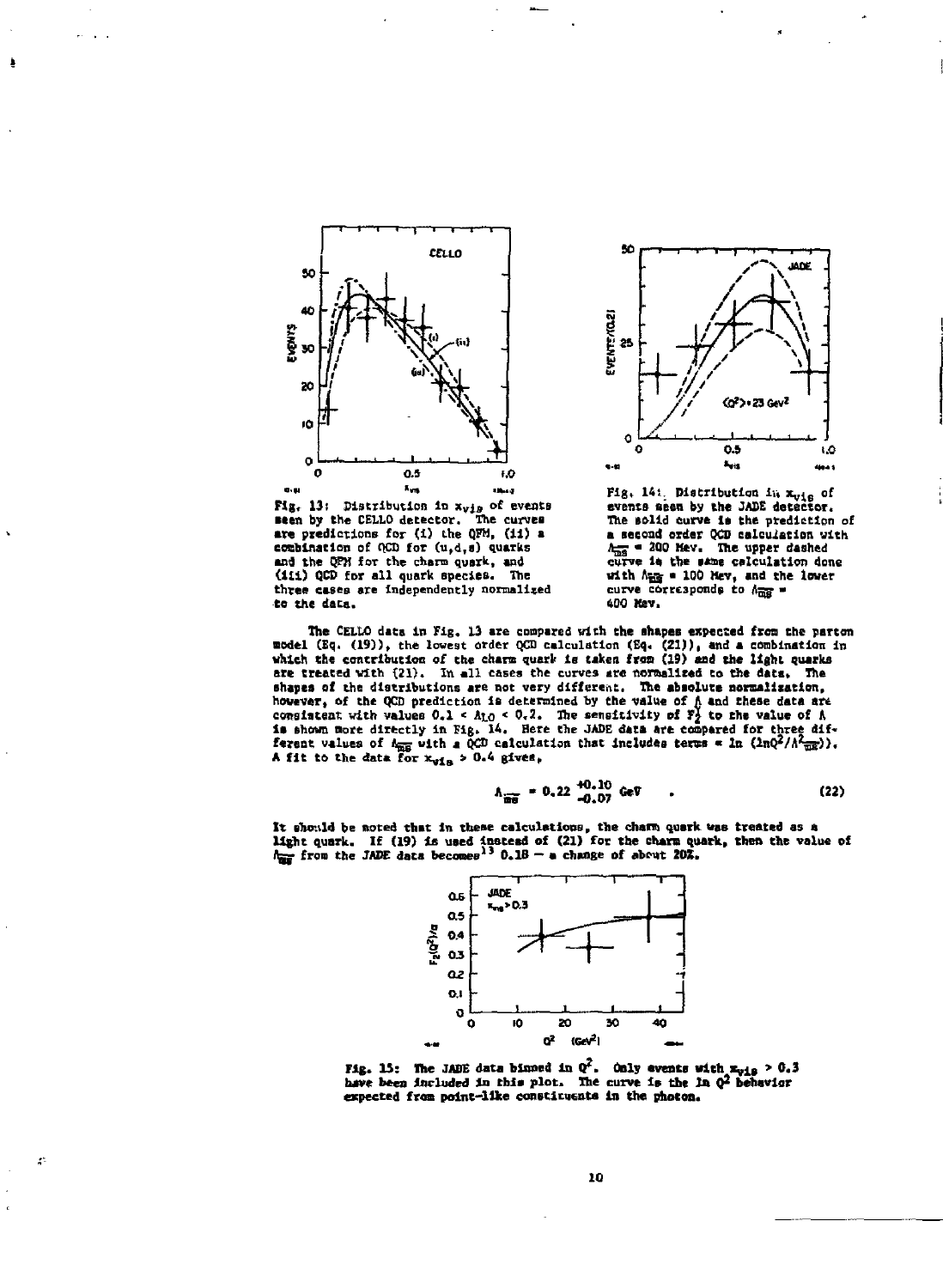A second distinctive feature of both the parton model and OCD is that  $F_2^Y$  is expected to be proportional to ln  $Q^2$  (at fixed x), rather than vanish like a power of  $1/( \ln Q^2)$  as do structure functions of nucleons. T averaged over the region  $\kappa_{\nu 12} > 0.3$ , are shown in Fig. 15 and are seen to be consistent with the expected point-like behavior. The PLUTO results were also experimed<sup>22</sup> in this way and found to display this property.

 $\ddot{\phantom{0}}$ 

J.

C. Promise and Problems of Deep Inelastic ey Scattering - The data above represent<br>a relatively amall amount of luminosity and it can be expected that, in the near c, future, data samples 4-10 times as large will be available. At that time measurements of the photon structure functions will no longer be statistics limited. In principle, this could become a very sensitive way of determining the QCD scale paramater A in whatever renormalization scheme is desirad. There are, however, several serious theoretical and experimental problems, some of which have already been Serious theoretical and experimentel processor, some we will made the proven yet that<br>alluded to in the above discussion of data, Firstly, it hasn't been proven yet that<br>the perturbative QCD series converges supplete in x the lowest order QCD prediction is unstable, thus indicating that non-perturbative contributions are important in that region. Also values of x very near 1.0 correspond to the lowest W values and various three carefects not described by<br>perturbative diagrams become important.<sup>23</sup> Second.<sub>f</sub>, there is no proper treatment yet of the heavier quarke. As noted above, the value of day derived from the JADE data changes by 420% when the contribution of the charm quark is evaluated with the parton model instead of OCD.

On the experimental side there should be some concern that events with invariant masses as low as 1 GeV/c<sup>2</sup> are included in the measurements of  $F_2^f$ . Indeed, the measurements are dominated by invariant masses between 1 and 3  $GeV/c^2$ . It could be expected that contributions from resonances and thresholds will be suppressed at large  $Q^2$ , but this is somewhat dangerous. It must be noted that some discrepancies exist between the observed invariant mass distributions and those predicted by the QCD Honte Carlos used by the experimenters. This is particularly true in the CELLO data<sup>12</sup> which is at a lower  $Q^2$  than the JADE results. But certainly the wost important task facing the experimentalists is no successfully unfold the true x distributions from the observed events. The problem is that events produced at low x, where perturbative QCD calculations are unreliable, are shifted to larger  $x_{v1s}$  when<br>pert of the final state is missed by the detector  $(x_{v1s} = Q^2/(Q^2 + w^2_{v1s}))$ . The unfuld procedure will always have some inherent model dependence. This can be avoided by detecting both scattered beam electrons, but event yields are then reduced.

Conclusions - I would like to conclude by noting that photon-photon physics has become a standard feature of the elementary particle mhysics landscape. The copics included in this talk are quite divergent in character, vet center on our understanding of the strong interaction and hadronic arructure. Study of the spectrum of resonant states produced by vy collisions is by now an old game, but always with new and useful results. It also seems clear that, when viewed as a particle in its own right, the photon displays a structure that is remarkably point-like even at modest Q<sup>2</sup>. We should expect, then, that PEP and PETRA will continue to be ex allent places to study this physics.

## **REFERENCES**

- [1] WILLIAMS (2. J.) Proc. R. Soc. London, 1933, A139, 163.
	-
- VEIISACKER (C. F.) Z. Fhys., 1934. 88, 612.<br>[2] BRODSKY (S. J.), KIROSRITA (T.), TERAZAWA (H.), Phys. Rev. D. 1971. 4. 1532. BONNEAU (C.), GOURDIN (N.), MARTIN (F.), Macl. Phys. 8, 1973, 54, 572.<br>FIELD (J. H.), Bacl. Phys. B, 1980, 168, 477.
- 
- (3) RESSLER (P.), contributed paper 0761 to this conference.<br>[4] WEDENETER (R. J.), Proceeding of the 1981 Symposium on Lapton and Photon Interactions at High Energies, ed. W. Pfeil.
- 
- 

[5] ROSNER (J. L.), Phys. Rev. D. 1981, 24, 1347.<br>
[6] LI (B. A.), LIU (K. F.), SL'C-PUB-2783, 1981.<br>
ACHASOV (N. N.), DEVYANIN (S. A.), SHESTAKOV (G. N.), Fhys. Lett., 1982. 108B, 134.